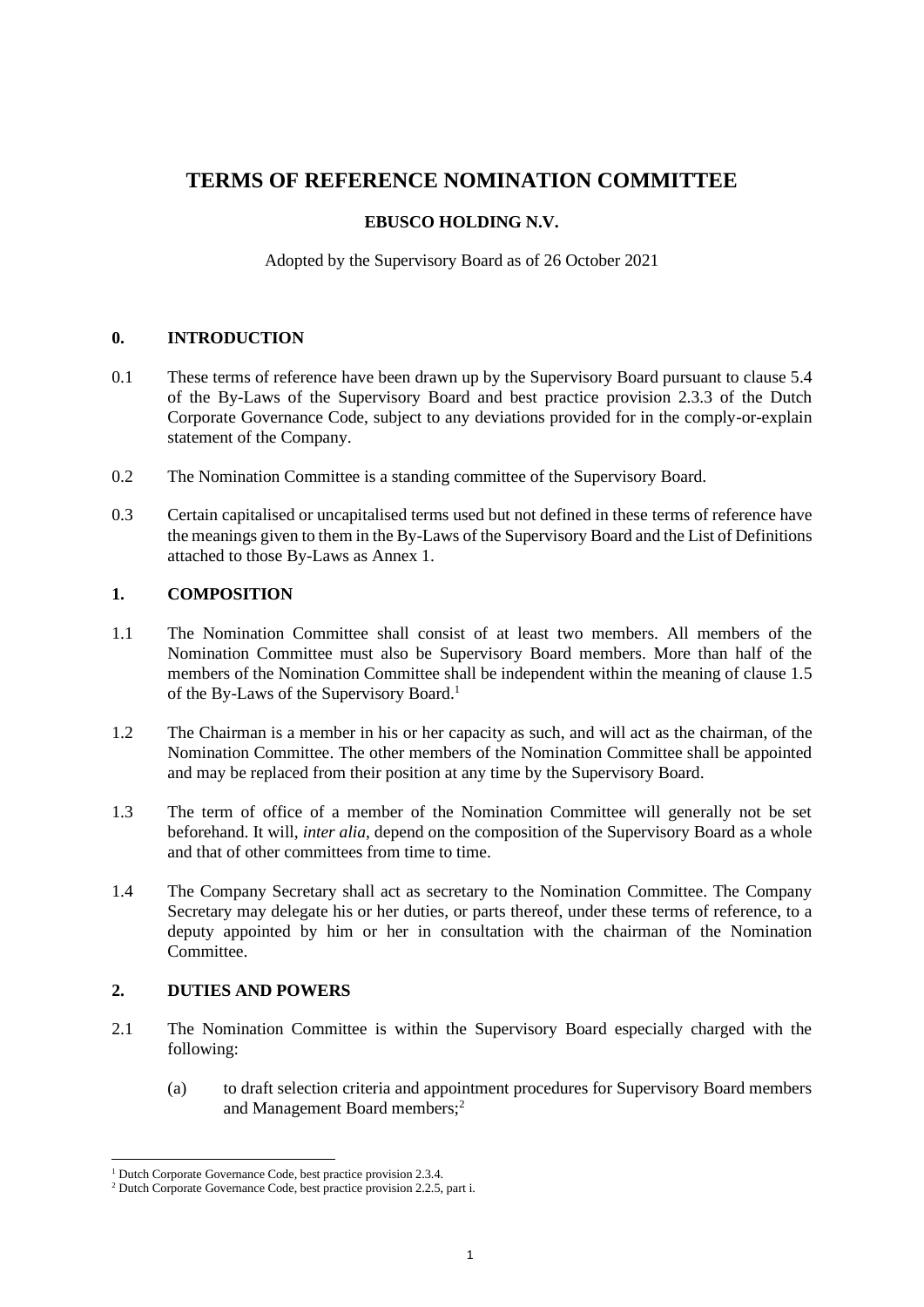- (b) to assess at least once a year the size and composition of the Supervisory Board and the Management Board;
- (c) to make proposals for the Supervisory Board Profile;<sup>3</sup>
- (d) to assess at least once a year the functioning of individual Supervisory Board members and Management Board members, and report their findings to the Supervisory Board;<sup>4</sup>
- (e) to draft a plan for the succession of Management Board members and Supervisory Board members, that is aimed at retaining the balance in the requisite expertise, experience and diversity;<sup>5</sup>
- (f) to make proposals for (re)appointments of Management Board members and Supervisory Board members; 6
- (g) to supervise the policy of the Management Board on the selection criteria and appointment procedures for senior management, including the members of the Executive Committee; 7
- (h) to prepare the decision-making process of the Supervisory Board on the acceptance by a member of the Management Board of the membership of the supervisory board or of the position of non-executive director of a listed company; and
- (i) to prepare the decision-making process of the Supervisory Board concerning any conflicts of interest that may arise in the acceptance by the Supervisory Board members of additional positions.
- 2.2 In the conduct of their duties referred to in Clause [2.1,](#page-0-0) the Nomination Committee takes the diversity policy of the Company in consideration.
- 2.3 When exercising its duties regarding the composition of the Supervisory Board, the Nomination Committee shall observe the criteria on the composition of the Supervisory Board as laid down in clause 1 of the By-Laws of the Supervisory Board.
- 2.4 The Nomination Committee may only exercise such powers as are explicitly delegated to it by the Supervisory Board and may never exercise powers beyond those exercisable by the Supervisory Board as a whole.

# **3. MEETINGS**

3.1 The Nomination Committee shall meet as often as required for a proper functioning of the Nomination Committee. The Nomination Committee shall meet at least twice a year and additionally whenever the chairman of the Nomination Committee or two other members of the Nomination Committee have requested a meeting. The meetings are as much as possible scheduled annually in advance. The Nomination Committee shall meet earlier if this is deemed necessary by the chairman of the Nomination Committee or two other members of the Nomination Committee.

<sup>&</sup>lt;sup>3</sup> Dutch Corporate Governance Code, best practice provision 2.2.5, part ii.

<sup>4</sup> Dutch Corporate Governance Code, best practice provision 2.2.5, part iii.

<sup>&</sup>lt;sup>5</sup> Dutch Corporate Governance Code, best practice provision 2.2.5, part iv and best practice provision 2.2.4.

<sup>6</sup> Dutch Corporate Governance Code, best practice provision 2.2.5, part v.

<sup>7</sup> Dutch Corporate Governance Code, best practice provision 2.2.5, part vi.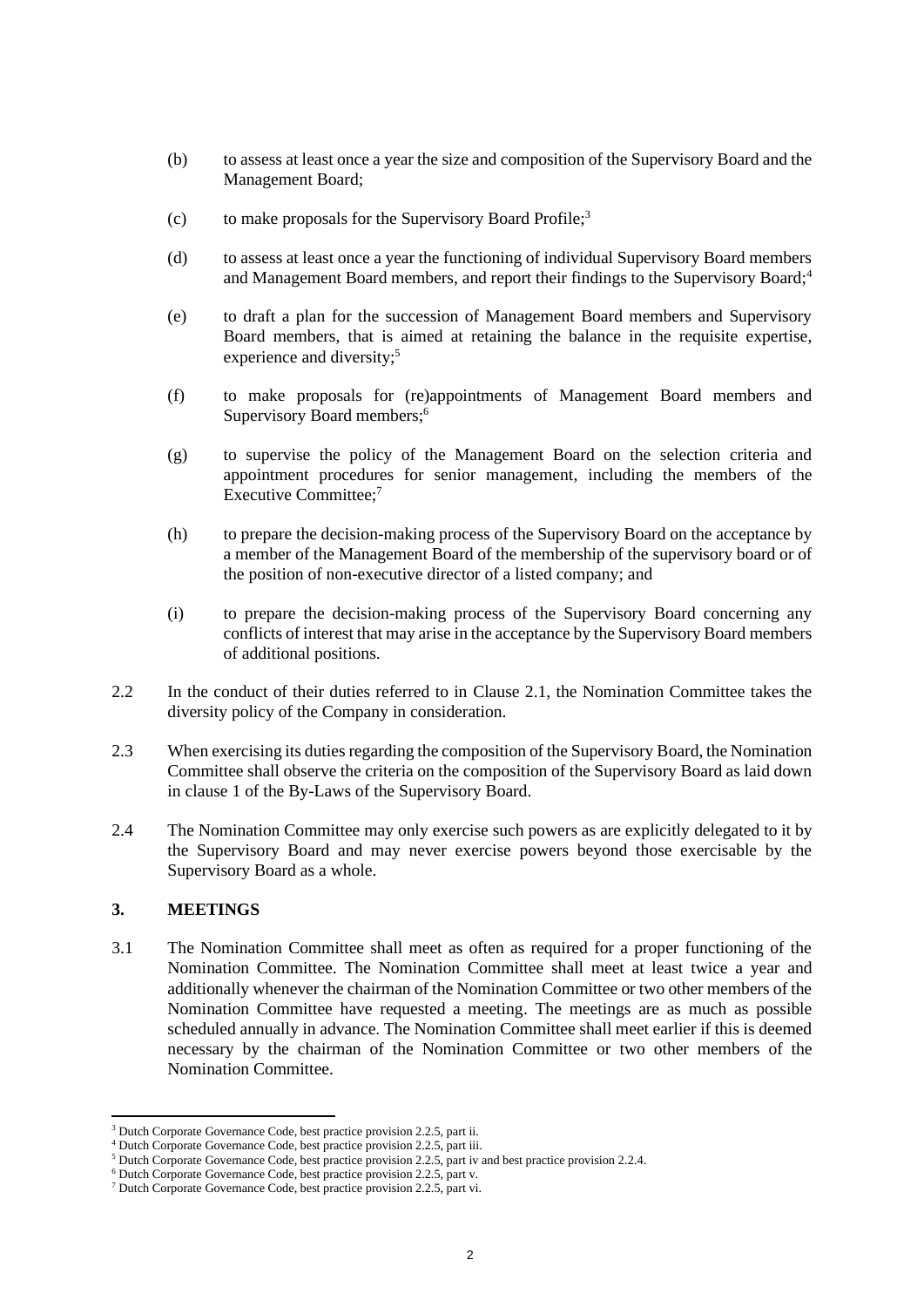- 3.2 Meetings of the Nomination Committee are in principle called by the Secretary of the Nomination Committee in consultation with the chairman of the Nomination Committee. Save in urgent cases, to be determined by the chairman of the Nomination Committee, the agenda for the meeting shall be sent at least seven working days before the meeting to all members of the Nomination Committee. To the extent possible, written explanations and/or other related documents will be enclosed for each item on the agenda.
- 3.3 Meetings of the Nomination Committee are generally held at the offices of the Company, but can also take place elsewhere. In addition, meetings of the Nomination Committee can be held by telephone or video conference provided that all participants to the meeting can hear each other simultaneously.
- 3.4 The chairman of the Nomination Committee shall set the agenda and chair the meeting of the Nomination Committee.
- 3.5 The Nomination Committee shall decide if and when the CEO should attend its meetings. In addition, the head of the HR department of the Company and/or independent experts may be invited to attend meetings of the Nomination Committee. Each member of the Supervisory Board may attend meetings of the Nomination Committee.
- 3.6 Each member of the Nomination Committee has the right to cast one vote. All resolutions must be adopted by an absolute majority of the votes cast. If there is a tie in voting, the chairman of the Nomination Committee shall have a casting vote.
- 3.7 The secretary of the Nomination Committee or any other person designated for such purpose by the chairman of the meeting shall draw up minutes of the meeting of the Nomination **Committee**

# **4. REPORTING TO THE SUPERVISORY BOARD**

- 4.1 The Nomination Committee must inform the Supervisory Board in a clear and timely manner about the way it has used its powers and of major developments in the area of its responsibilities.
- 4.2 The Supervisory Board shall receive from the Nomination Committee a report of its deliberations and findings. <sup>8</sup> The reports of the meetings of the Nomination Committee shall be circulated as soon as possible after the meeting among all Supervisory Board members.
- 4.3 If requested, the chairman of the Nomination Committee shall at meetings of the Supervisory Board provide the Supervisory Board with further information on the outcome of the discussions of the Nomination Committee.
- 4.4 Every Supervisory Board member shall have unrestricted access to all records of the Nomination Committee.

# **5. MISCELLANEOUS**

5.1 The chairman of the Nomination Committee (or one of the other Nomination Committee members) shall be available to answer questions regarding the Nomination Committee's activities at the annual General Meeting of Shareholders.

<sup>8</sup> Dutch Corporate Governance Code, best practice provision 2.3.5.